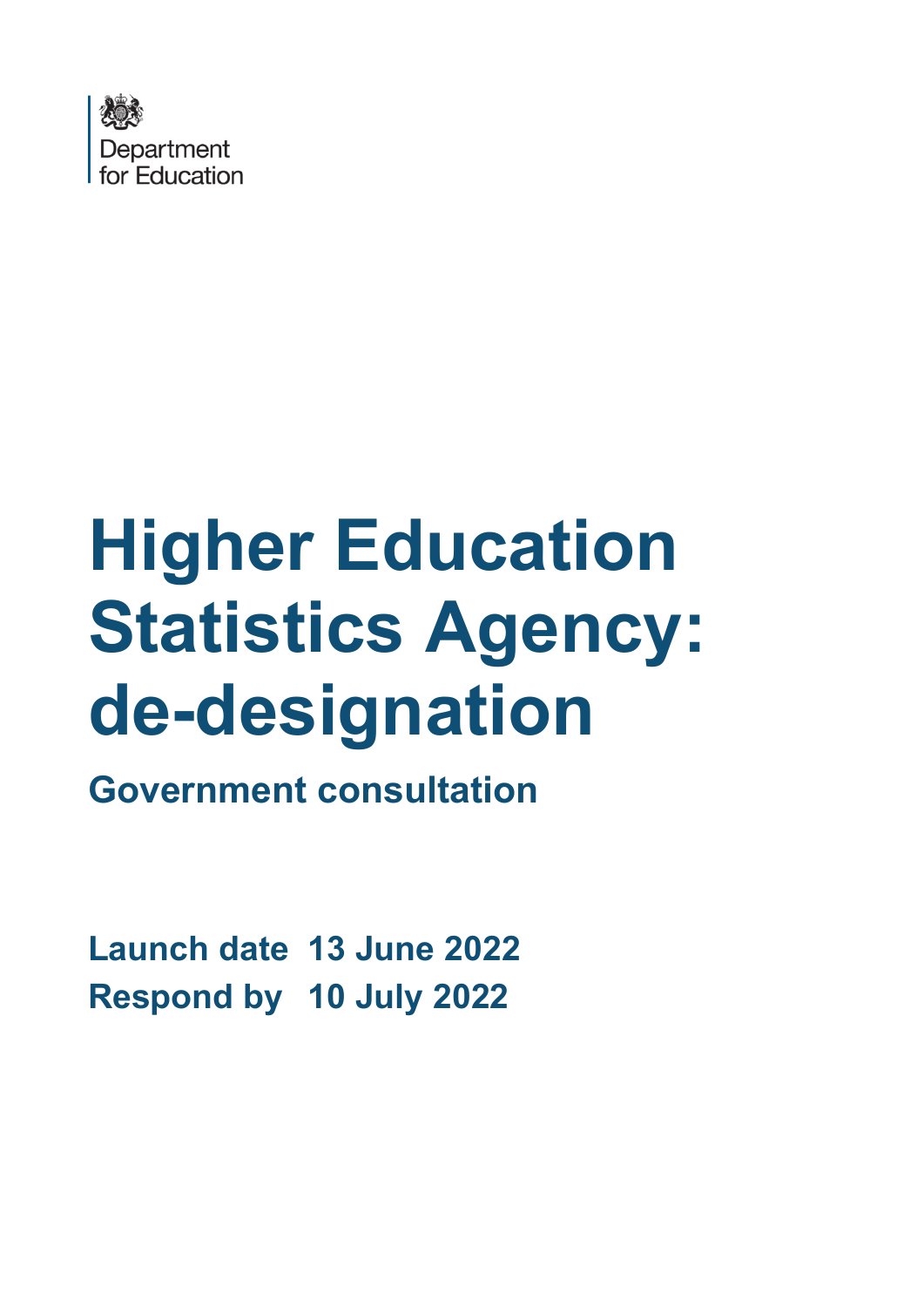# **Contents**

| Introduction                         | 3               |
|--------------------------------------|-----------------|
| Who this is for                      | $\overline{4}$  |
| <b>Equality Impact Assessment</b>    | $\overline{4}$  |
| Issue date                           | $\overline{4}$  |
| <b>Enquiries</b>                     | 5               |
| Additional copies                    | 5               |
| The response                         | 5               |
| About this consultation              | 6               |
| Respond online                       | $6\phantom{1}6$ |
| Other ways to respond                | 6               |
| <b>Deadline</b>                      | 6               |
| De-designation of HESA as the DDB    | $\overline{7}$  |
| Background                           | 7               |
| Proposal                             | $\overline{7}$  |
| Rationale                            | $\overline{7}$  |
| Annex: Information duties of the DDB | 9               |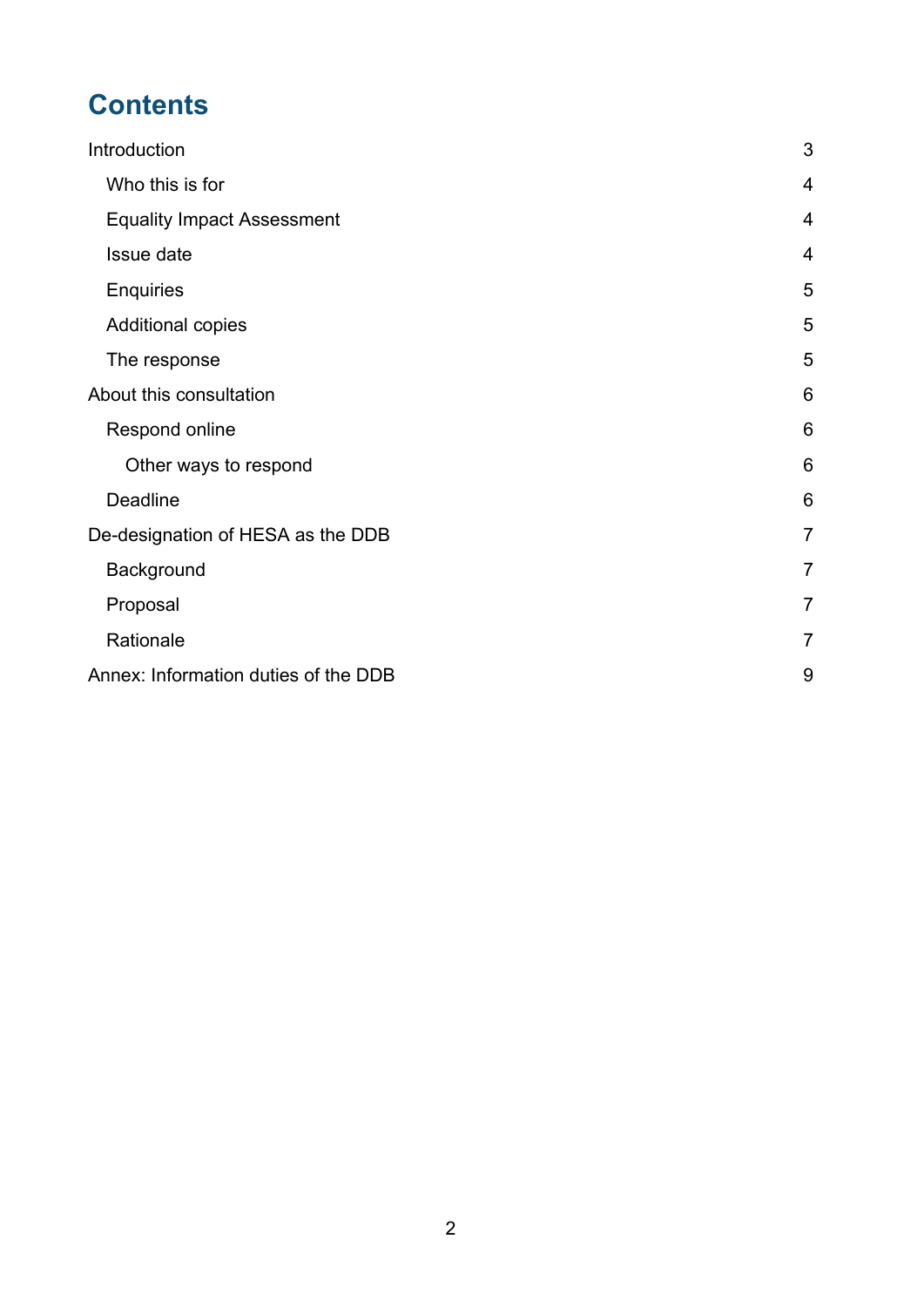# <span id="page-2-0"></span>**Introduction**

The Higher Education Statistics Agency (HESA) is the designated data body (DDB) under the Higher Education and Research Act 2017 (HERA). The DDB compiles and publishes appropriate information relating to registered higher education providers and the higher education courses they provide. It also makes the information available in an appropriate form and manner to the OfS, UK Research and Innovation and the Secretary of State. HESA has announced that it is exploring a merger with Jisc<sup>[1](#page-2-1)</sup>, and that if the merger goes ahead, HESA staff and assets would transfer to Jisc and HESA would, in time, cease to exist.

It is not possible under HERA to transfer designation between bodies. As a result, if the merger goes ahead, HESA would need to be removed as the DDB. To ensure that there are no interruptions to data services, concurrent removal of HESA's designation and designation of a new body would be essential.

Under paragraph 5(4) of Schedule 6 to HERA, the Secretary of State is required to consult before removing the designation of a DDB, even in a situation where the body consents to such de-designation (and may cease to exist in the future). This consultation therefore seeks views on the de-designation of HESA in the event that it merges with Jisc.

In addition, the OfS may consult about whether there is a body that is suitable to be designated by the Secretary of State as a new DDB[2.](#page-2-2) A separate consultation is being carried out by the OfS<sup>[3](#page-2-3)</sup> on the suitability of Jisc as the new DDB. This consultation is **therefore not seeking views on the designation of Jisc as the new DDB in the event that it merges with HESA.** If your views relate to the suitability of Jisc to be the new DDB, please respond to the OfS's consultation.

The Secretary of State may remove the designation of the DDB if:

(a) the Secretary of State is satisfied that removing the designation would be appropriate, or

(b) the DDB consents to the removal of the designation.

<span id="page-2-1"></span><sup>&</sup>lt;sup>1</sup> [HESA and Jisc explore merger.](https://www.hesa.ac.uk/news/17-02-2022/hesa-and-jisc-explore-merger) More information on [Jisc](https://www.jisc.ac.uk/) and its activities is available on the Jisc [website](https://www.jisc.ac.uk/)

<span id="page-2-2"></span><sup>2</sup> [Designated Data Body for England | HESA](https://www.hesa.ac.uk/about/what-we-do/designated-data-body#:%7E:text=HESA%20is%20the%20Designated%20Data%20Body%20%28DDB%29%20for,with%20HE%20providers%20and%20sector%20bodies%20in%202018.)

<span id="page-2-3"></span><sup>&</sup>lt;sup>3</sup> [Consultation on the suitability of Jisc as the designated data body - Office for Students](https://www.officeforstudents.org.uk/publications/consultation-on-the-suitability-of-jisc-as-the-designated-data-body/)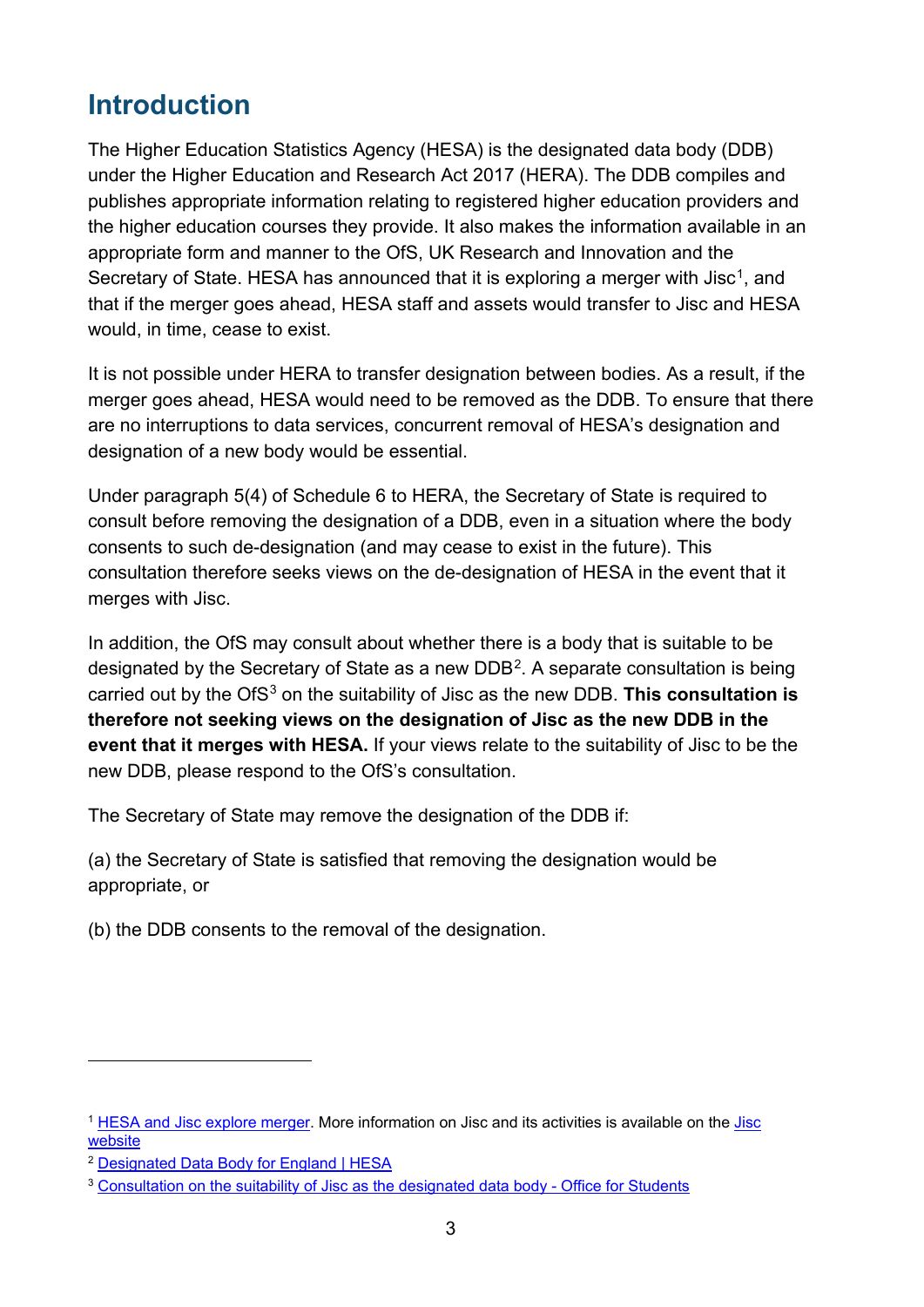HESA has therefore requested that this consultation should be undertaken. While HESA has not provided its consent to removal of its DDB designation, HESA has indicated that such consent may be forthcoming in the event that:

the consultation supports the removal of HESA as DDB;

the separate OfS consultation recommends the appointment of Jisc as DDB; and

HESA is content that all processes and actions necessary to secure the transfer of its operations to Jisc have been undertaken.

Please note that HESA has not yet issued a notice under paragraph 5(3)(b) of Schedule 6 to HERA consenting to the removal of its designation. If no such notice is received and HESA does not merge with Jisc, we are unlikely to progress with the process for de-designating HESA.

## <span id="page-3-0"></span>**Who this is for**

- Registered higher education providers
- Persons representing, or promoting the interests of, students on higher education courses provided by registered higher education providers
- Persons representing, or promoting the interests of, employers of graduates
- The OfS

## <span id="page-3-1"></span>**Equality Impact Assessment**

We anticipate that removal of the designation would only take place in the circumstances set out in this consultation, alongside the merger with Jisc.

This consultation process, together with ensuring that there is concurrent dedesignation and new designation if the merger takes place, would ensure that that this change does not impact on the Department's ability to comply with its equality duties, and that there is no risk to data collection and publication.

Accordingly, we do not anticipate that this proposed change will have any equality impact.

### <span id="page-3-2"></span>**Issue date**

The consultation was issued on 13 June 2022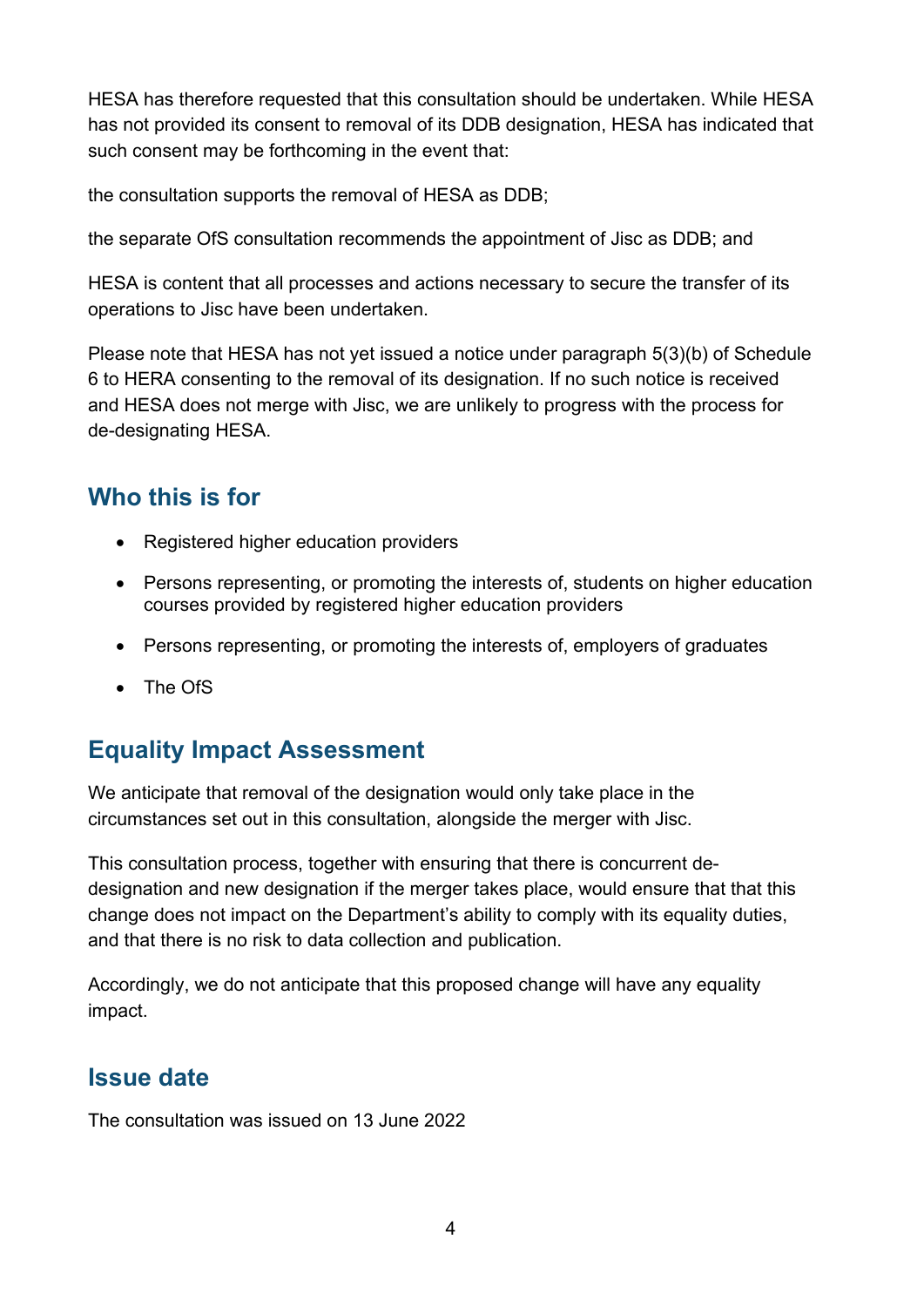## <span id="page-4-0"></span>**Enquiries**

If your enquiry is related to the policy content of the consultation you can contact the [DDB.Consultation@education.](mailto:DDB.Consultation@education)gov.uk

If your enquiry is related to the DfE e-consultation website or the consultation process in general, you can contact the DfE Ministerial and Public Communications Division by email: Consultations. Coordinator@education.gov.uk or by telephone: 0370 000 2288 or via the **DfE** Contact us page.

## <span id="page-4-1"></span>**Additional copies**

Additional copies are available electronically and can be downloaded from [GOV.UK DfE](https://www.gov.uk/government/publications?keywords=&publication_filter_option=consultations&topics%5B%5D=all&departments%5B%5D=department-for-education&official_document_status=all&world_locations%5B%5D=all&from_date=&to_date=&commit=Refresh+results)  [consultations.](https://www.gov.uk/government/publications?keywords=&publication_filter_option=consultations&topics%5B%5D=all&departments%5B%5D=department-for-education&official_document_status=all&world_locations%5B%5D=all&from_date=&to_date=&commit=Refresh+results)

## <span id="page-4-2"></span>**The response**

The results of the consultation and the Department's response will be [published on](https://www.gov.uk/government/publications?departments%5B%5D=department-for-education&publication_filter_option=consultations)  [GOV.UK](https://www.gov.uk/government/publications?departments%5B%5D=department-for-education&publication_filter_option=consultations) in summer/autumn 2022.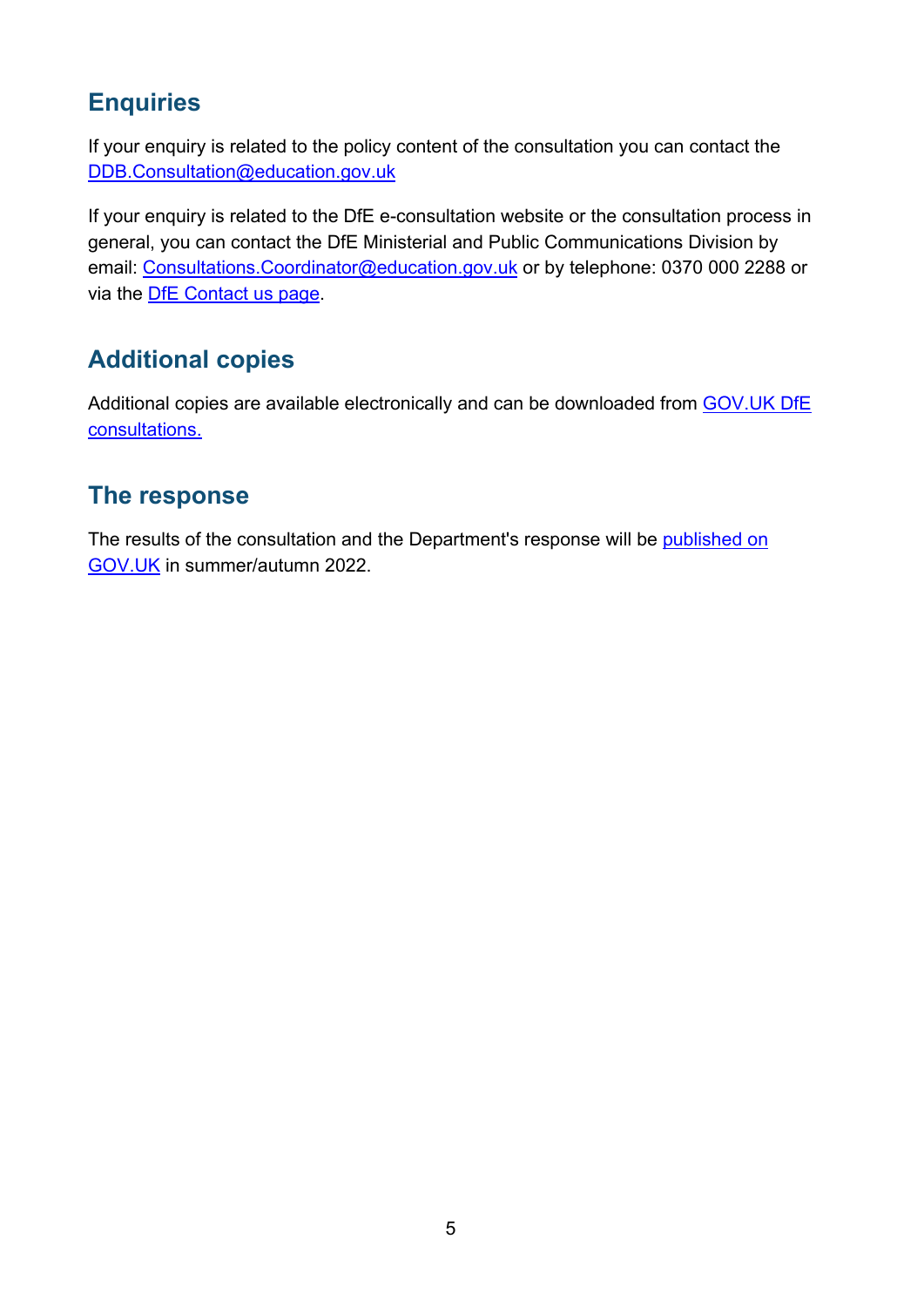## <span id="page-5-0"></span>**About this consultation**

This consultation document makes one proposal: that, if HESA merges with Jisc as intended, the designation of HESA as the DDB under the Higher Education and Research Act 2017 should be removed. The OfS is consulting separately on the suitability of Jisc as the new DDB.

We would like to hear your views on our proposal.

## <span id="page-5-1"></span>**Respond online**

To help us analyse the responses please use the online system wherever possible. Visit [www.education.gov.uk/consultations](http://www.education.gov.uk/consultations) to submit your response.

#### <span id="page-5-2"></span>**Other ways to respond**

If for exceptional reasons, you are unable to use the online system, for example because you use specialist accessibility software that is not compatible with the system, you may download a word document version of the form and email it or post it.

#### **By email**

• **DDB.consultation@education.gov.uk** 

#### **By post**

Office for Students Sponsorship Team Department for Education 2nd Floor, 2 St Paul's Place, Sheffield, S1 2JE

## <span id="page-5-3"></span>**Deadline**

The consultation closes on 10 July 2022.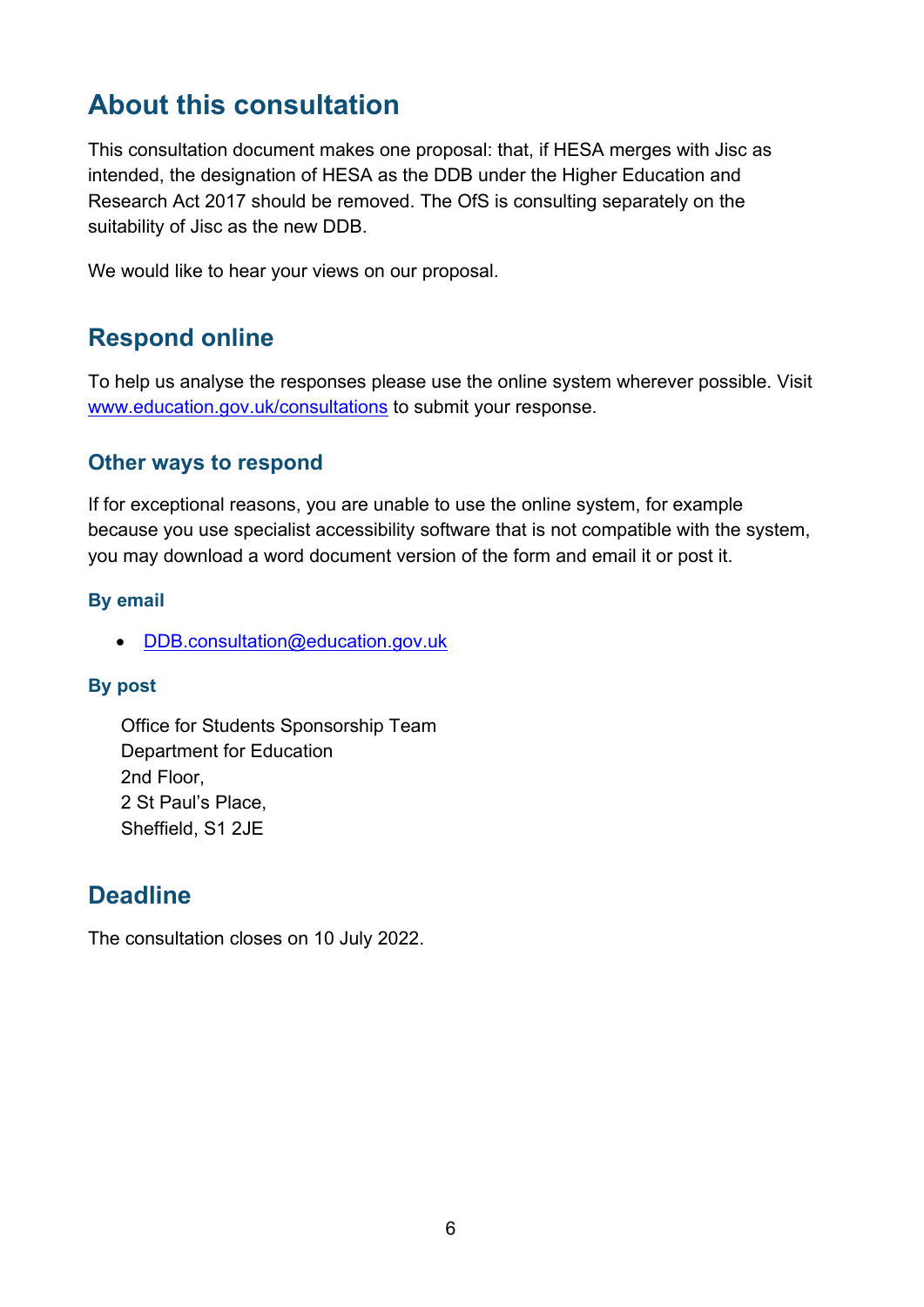# <span id="page-6-0"></span>**De-designation of HESA as the DDB**

## <span id="page-6-1"></span>**Background**

The background is set out in full in the introduction to the consultation.

**Please note:** this consultation relates to the removal of the designation of HESA as the DDB in the event that it merges with Jisc and is **not** seeking views on the proposed designation of Jisc as the new DDB. A separate consultation is being carried out by the OfS on the suitability of Jisc as the new DDB. If your views relate to the suitability of Jisc to be the new DDB, please respond to the OfS's consultation.[4](#page-6-4)

## <span id="page-6-2"></span>**Proposal**

The designation of HESA as the DDB should be removed in the event that HESA merges with Jisc as intended, with HESA ceasing to exist.

## <span id="page-6-3"></span>**Rationale**

Under paragraph 5(4) of Schedule 6 to HERA, the Secretary of State is required to consult on the de-designation of a DDB, even where:

- the DDB itself is requesting and consents to the de-designation; and
- the current DDB is merging and will cease to exist.

HESA has asked the Secretary of State to carry out this consultation, as part of a process which would, subject to the outcome of this consultation and that being carried out by the OfS, allow HESA to be de-designated as DDB concurrently with Jisc being designated as the new DDB.

Please note that HESA has not yet issued a notice under paragraph 5(3)(b) of Schedule 6 to HERA consenting to the removal of its designation. If no such notice is received and HESA does not merge with Jisc, we are unlikely to progress with the process for de-designating HESA.

The duties which HESA carries out are set out in the Annex to this consultation, but are not the subject of this consultation.

<span id="page-6-4"></span><sup>4</sup> [Consultation on the suitability of Jisc as the designated data body - Office for Students](https://www.officeforstudents.org.uk/publications/consultation-on-the-suitability-of-jisc-as-the-designated-data-body/)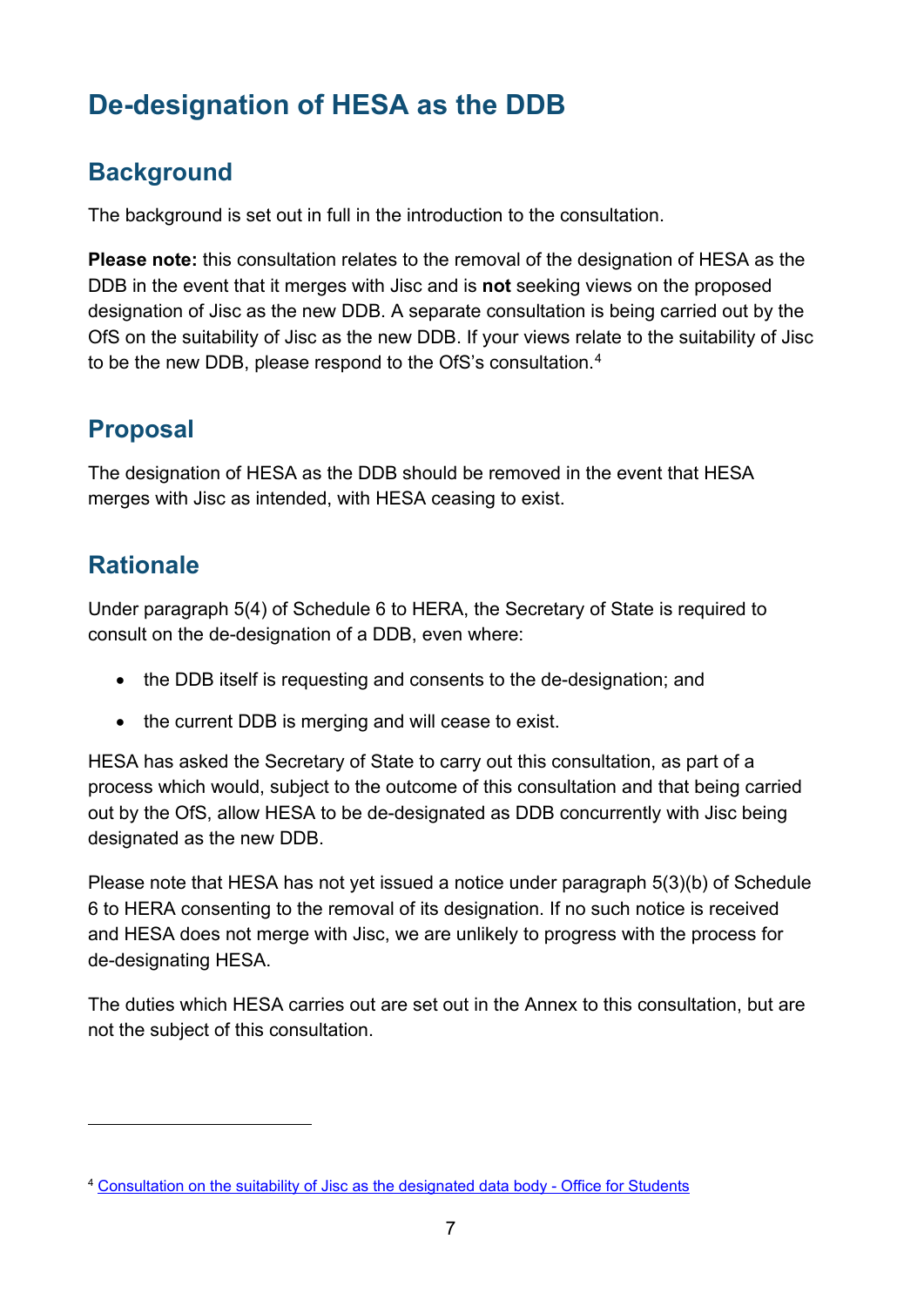**Question: Do you agree that the designation of HESA as the Designated Data Body for higher education in England should be removed, on this basis set out above?**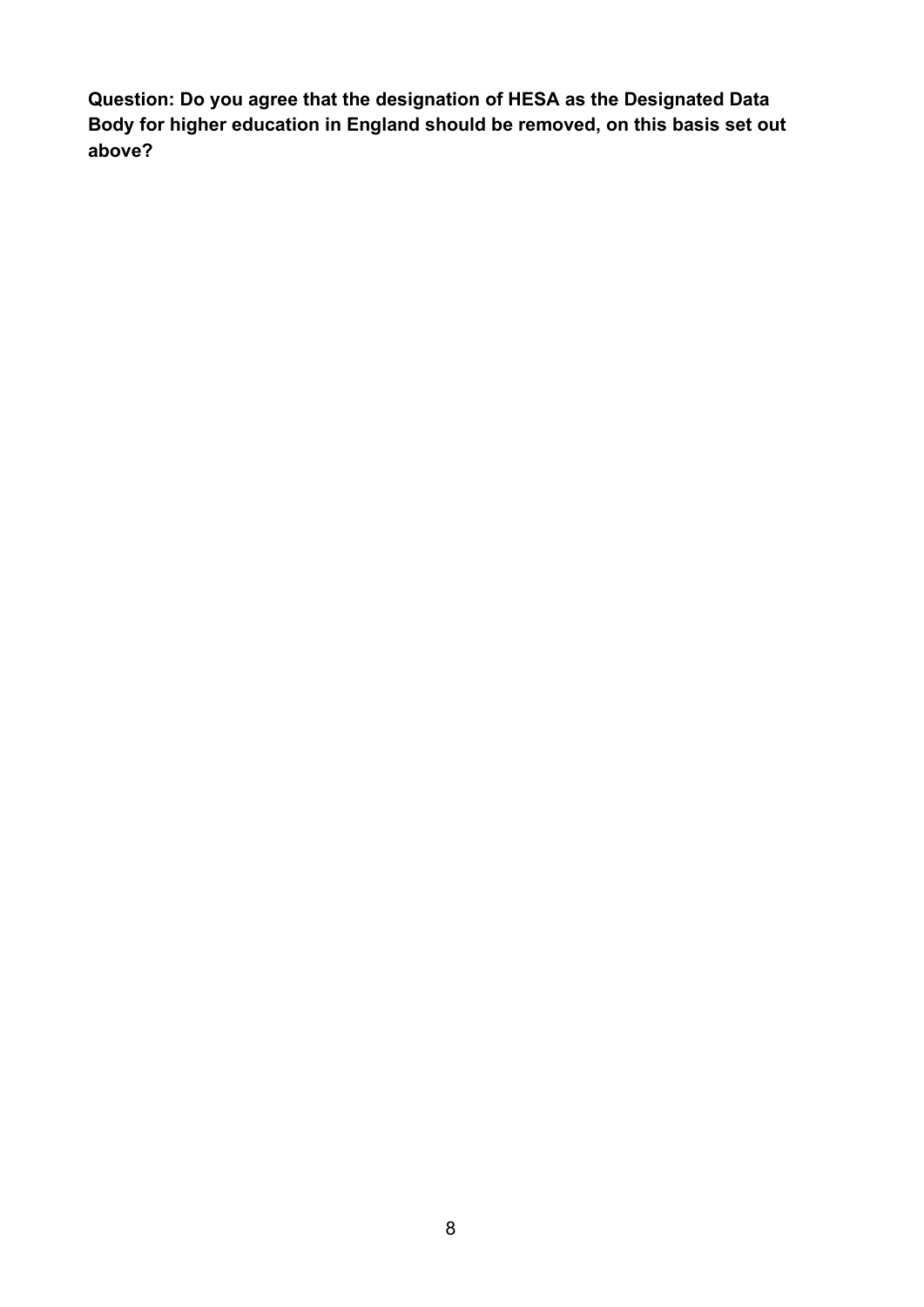# <span id="page-8-0"></span>**Annex: Information duties of the DDB**

The Higher Education and Research Act 2017 (HERA) sections 64 and 65 set out the information duties of the OfS or, where a body is designated as the designated data body (DDB) under Schedule 6 to HERA, the DDB.

The DDB is required to:

- a) compile appropriate information relating to registered higher education providers and the higher education courses they provide, and
- b) make the information available in an appropriate form and manner to the OfS, UK Research and Innovation and the Secretary of State.

The DDB must also publish, or arrange for the publication of, appropriate information relating to registered higher education providers and the higher education courses they provide.

In connection with the information duties, what is required to be compiled, made available, and published under sections 64 and 65 or HERA has been determined by the OfS.

The current activities that fall within the information duties, and which are currently delivered by HESA, are given in Table 1. We understand that initially the OfS expects the information duties which currently fall to HESA would fall to Jisc if it is appointed as the new designated DDB (subject to the OfS consultation) and HESA is de-designated. This includes the transition to in-year individualised student data collection through the Data Futures programme.

| <b>Collection</b>                                                              | <b>Publication</b>                                                                                              |
|--------------------------------------------------------------------------------|-----------------------------------------------------------------------------------------------------------------|
| Provider profile                                                               |                                                                                                                 |
| Student record, Student<br>alternative record and Aggregate<br>offshore record | HE student statistics- all Providers                                                                            |
|                                                                                | HE student statistics - full open data release -<br><b>All Providers</b>                                        |
| Graduate outcomes, including the<br>collection of contact details              | <b>Higher Education Graduate Outcomes</b><br><b>Statistics: Summary and HE Graduate</b><br>Outcomes (Open) Data |
| Staff record                                                                   | <b>HE</b> staff statistics                                                                                      |
|                                                                                | HE staff full open data release                                                                                 |

#### **Table 1: Summary of the information HESA collects and publishes on the basis of sections 64 and 65 of HERA**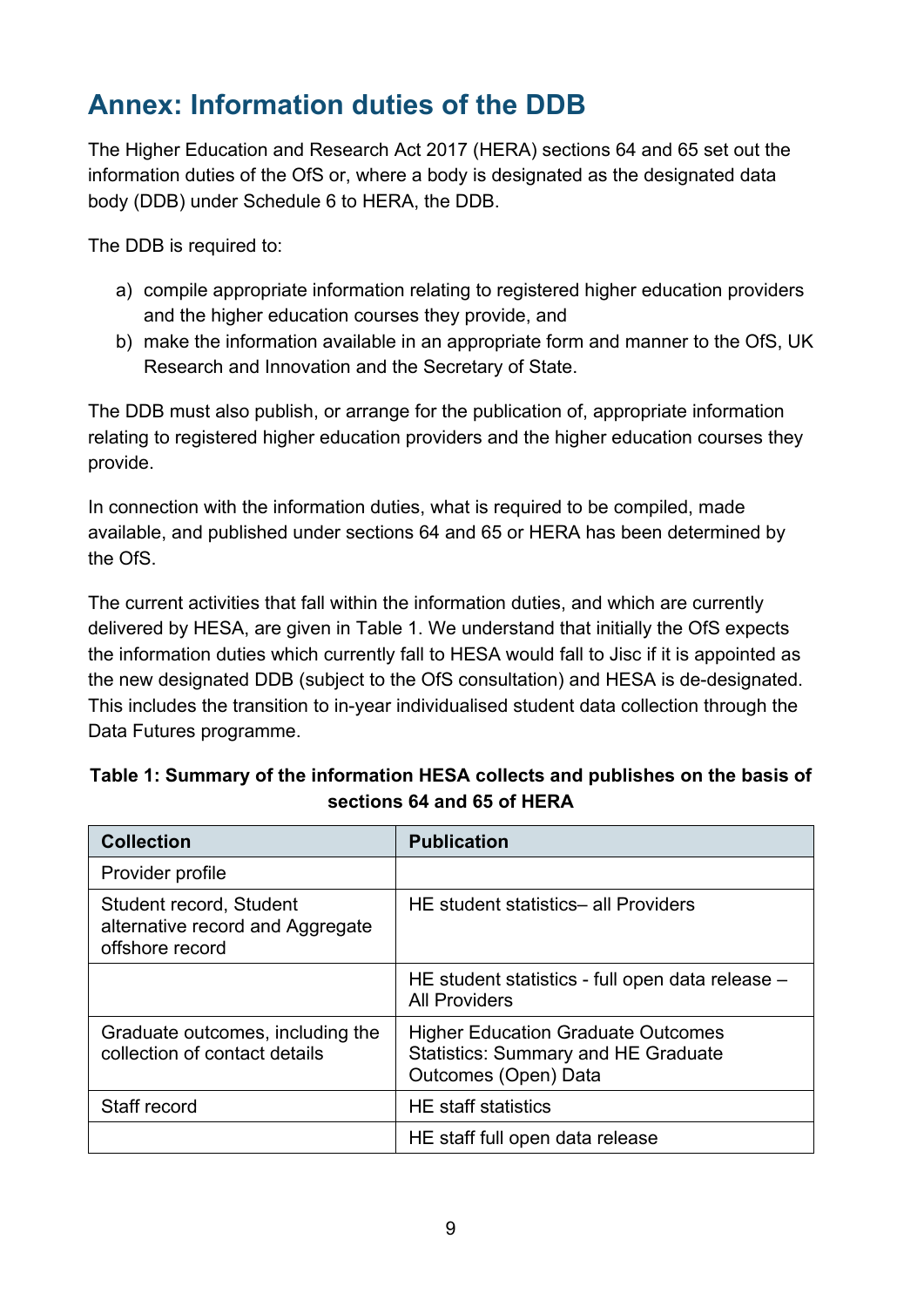| <b>Collection</b> | <b>Publication</b>                                                |
|-------------------|-------------------------------------------------------------------|
| HE-BCI            | HE provider data: HE Business and Community<br>Interaction survey |
| Unistats          | Annual Unistats dataset and fortnightly updates                   |
|                   | HE provider data: Finance                                         |